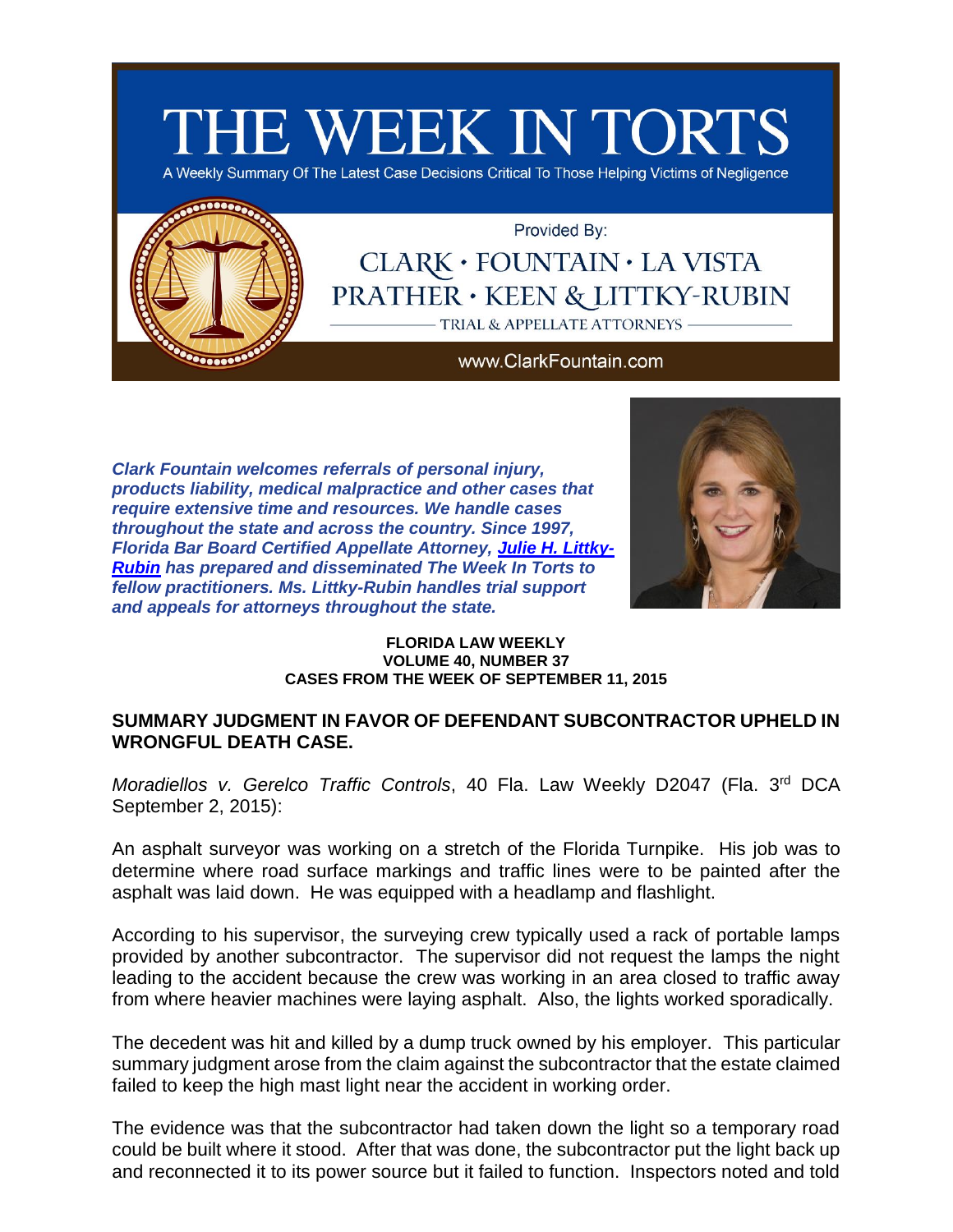the subcontractor at least four times that the light and other lights along the widening project were not lit, and needed to be fixed.

A mere seven days before the accident, the subcontractor's crew had attempted to activate the light by changing its power source. Before that work was finished, the crew was tasked with repairing a light problem in the area of a toll booth which the subcontractor decided was a higher priority. In total, the **light remained out for almost a year and a half before the accident**.

The plaintiff sued based on the "unrelated works" exception, as well as "gross negligence." The court stated at the outset that the "unrelated works" exception applies only to employees and **fellow** employees. In this instance, the statute excluded the subcontractor because the language excludes those who have secured payment of compensation coverage for their employees. *See*, §440.02(15)(c)2. Because the exception applies only to co-employees and the subcontractor who secured the payment of compensation was **not** an "employee," the subcontractor could not be a fellow employee subject to the exception to the immunity.

Thus, because the subcontractor secured compensation, it was entitled to immunity unless the accident was caused by gross negligence pursuant to  $\S440.10(1)(e)(2)$ .

Noting that the difference between simple and gross negligence (if the course of conduct is such that the likelihood of injury to other persons or property is known by the actor **to be imminent, or clear and present**, that negligence is gross, whereas other negligence would be simple) the court found plaintiff did not show gross negligence.

While it acknowledged that the fact that a street light on a highway is not functioning does create a certain level of danger by increasing the possibility that diminished lighting conditions may play a role in causing an accident that was not enough for gross negligence. Also, the subcontractor was managing a situation where the lights were being continually deactivated by accident or design.

While the light had been inoperable for almost a year and a half, the court found the fact that there were no incidents made it less of an "imminent" danger. The court found that the lower lighting conditions did create a possibility of harm (required to prove simple negligence) but did not create a condition where the accident could probably and most likely occur, which is required to prove gross negligence. Thus, summary judgment was held to be proper.

### **APPELLATE FEES AWARDED AGAINST PARTY AND HIS COUNSEL FOR FILING A FRIVOLOUS APPEAL WHICH WAS PRECLUDED BY THE LAW OF THE CASE.**

*Aghion v. Franco Investments*, 40 Fla. Law Weekly D2051 (Fla. 3rd DCA September 2, 2015):

A party took an appeal after the court denied his motion to enforce the mandate from a decision below, and the appellate court decided the issues adversely to him.

The court found the appeal was governed and clearly precluded by the law of the case. As a result, the court awarded attorneys' fees joint and severally against the party **and** his attorney for bringing a frivolous appeal.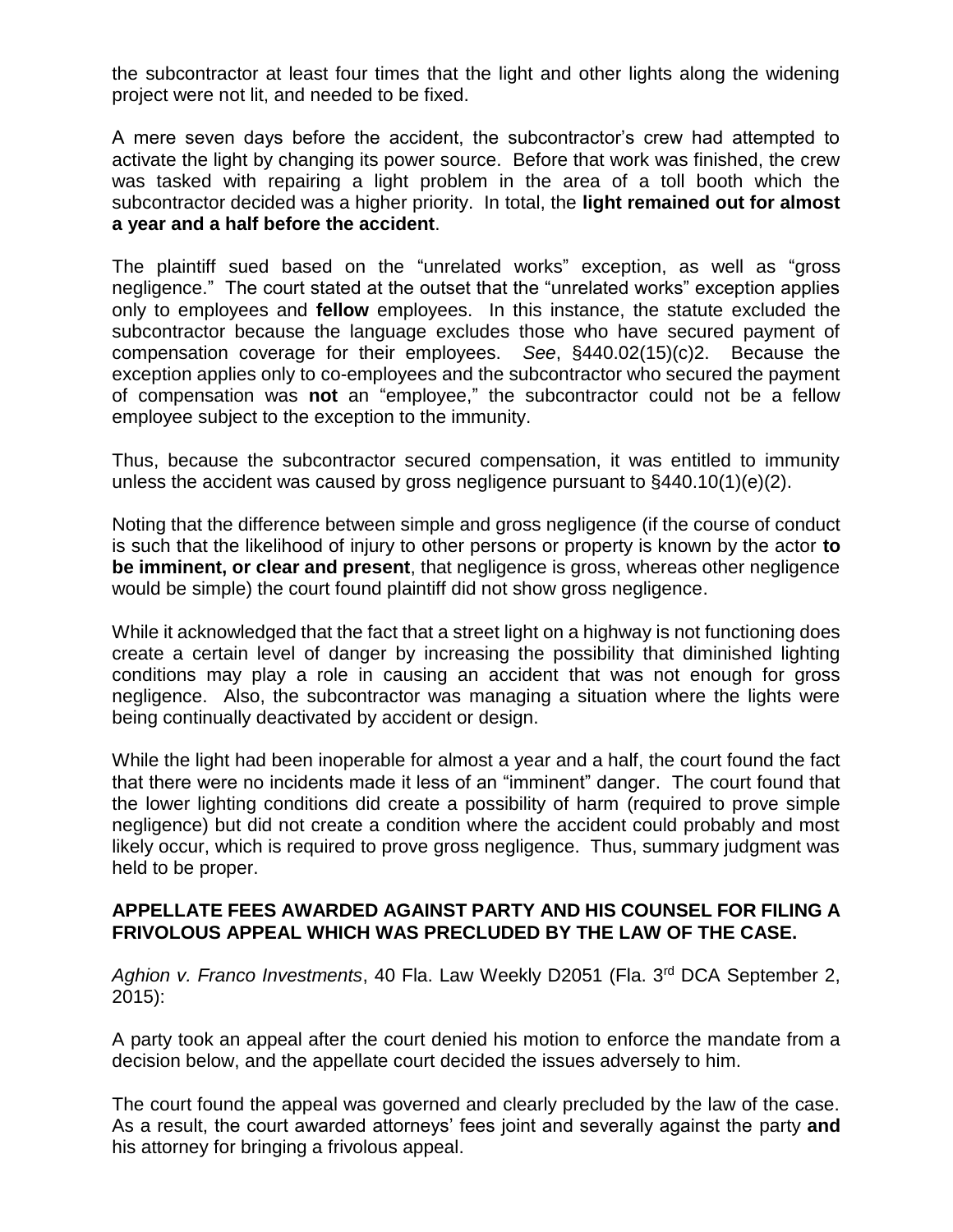**TRIAL COURT ERRED IN DENYING AN AWARD OF ATTORNEYS' FEES TO THE PREVAILING DEFENDANT WHERE THERE WAS NO FINDING THAT THE OFFER OF JUDGMENT WAS NOT MADE IN GOOD FAITH--THE FACT THAT A CO-DEFENDANT IS LIABLE FOR PAYMENT OF DEFENDANT'S ATTORNEYS' FEES PURSUANT TO AN INDEMNIFICATION AGREEMENT IS** *NOT* **A VALID REASON FOR DENYING AN AWARD OF FEES TO A DEFENDANT PURSUANT TO THE DEFENDANT'S OFFER OF JUDGMENT WHICH MEETS THE STATUTORY REQUIREMENTS FOR ENTITLEMENT TO FEES.**

*Key West Seaside, LLC v. Certified Lower Keys Plumbing*, 40 Fla. Law Weekly D2052 (Fla. 3rd DCA September 2, 2015):

After a trial where the defendant was not found to be liable, the defendant moved for attorneys' fees pursuant to an offer of judgment. The trial court denied the motion, basing its ruling on the testimony of the prevailing party's attorney that the attorneys' fees were billed to and paid for on behalf of a co-defendant, pursuant to an indemnification agreement between it and that co-defendant.

For that reason, and because the trial court felt that that attorney made arguments adverse to the prevailing party (although it would not find that the offer of judgment was made in bad faith), the judge refused to grant fees. However, because the offer met the statutory requirement for entitlement to fees, and because the trial court did not rule it was made in bad faith, the offer of judgment was valid. The fact that another party or non-party may have paid these fees is of no consequence to the question of whether the offeror is entitled to fees pursuant to the statute.

## **STATUTE OF LIMITATIONS FOR ACTIONS BASED ON CONDITIONS RELATED TO A PRISONER'S CONFINEMENT IS ONE YEAR PURSUANT TO §95.11(5)(g), NOT FOUR YEARS AS SET FORTH IN §768.28(14).**

*Green v. Cottrell*, 40 Fla. Weekly D2058 (Fla. 1<sup>st</sup> DCA September 3, 2015):

Because §95.11(5)(g) is the more specific of the two applicable statutes, and it was also more recently enacted, it applies. The court certified conflict.

### **CLAUSE STATING THAT PLAINTIFF WAS WILLING TO CONSIDER ANY SUGGESTED CHANGES TO THE RELEASE OF LIABILITY DID NOT RENDER THE PROPOSAL FOR SETTLEMENT UNENFORCEABLE--IT WAS ERROR TO STRIKE THE PROPOSAL AS OVERLY BROAD, VAGUE AND AMBIGUOUS.**

*Wallen v. Tyson*, 40 Fla. Law Weekly D2072 (Fla. 5<sup>th</sup> DCA September 4, 2015):

The personal representative of the defendant decedent appealed the trial court's decision striking her proposal for settlement as being overly broad, vague and ambiguous. The contested clause stated that the plaintiff was willing to consider any suggested changes to the release. The trial court struck the proposal as vague and ambiguous.

The personal representative had attached a complete release and indemnity agreement to the proposal, stating that the plaintiff would expressly release the defendant from specific things described in the complaint. The release contained terms specifically noting it was not a "general" release, and specifically notified the plaintiff that he could pursue all unpaid damages from any person with the exception of the offering defendant.